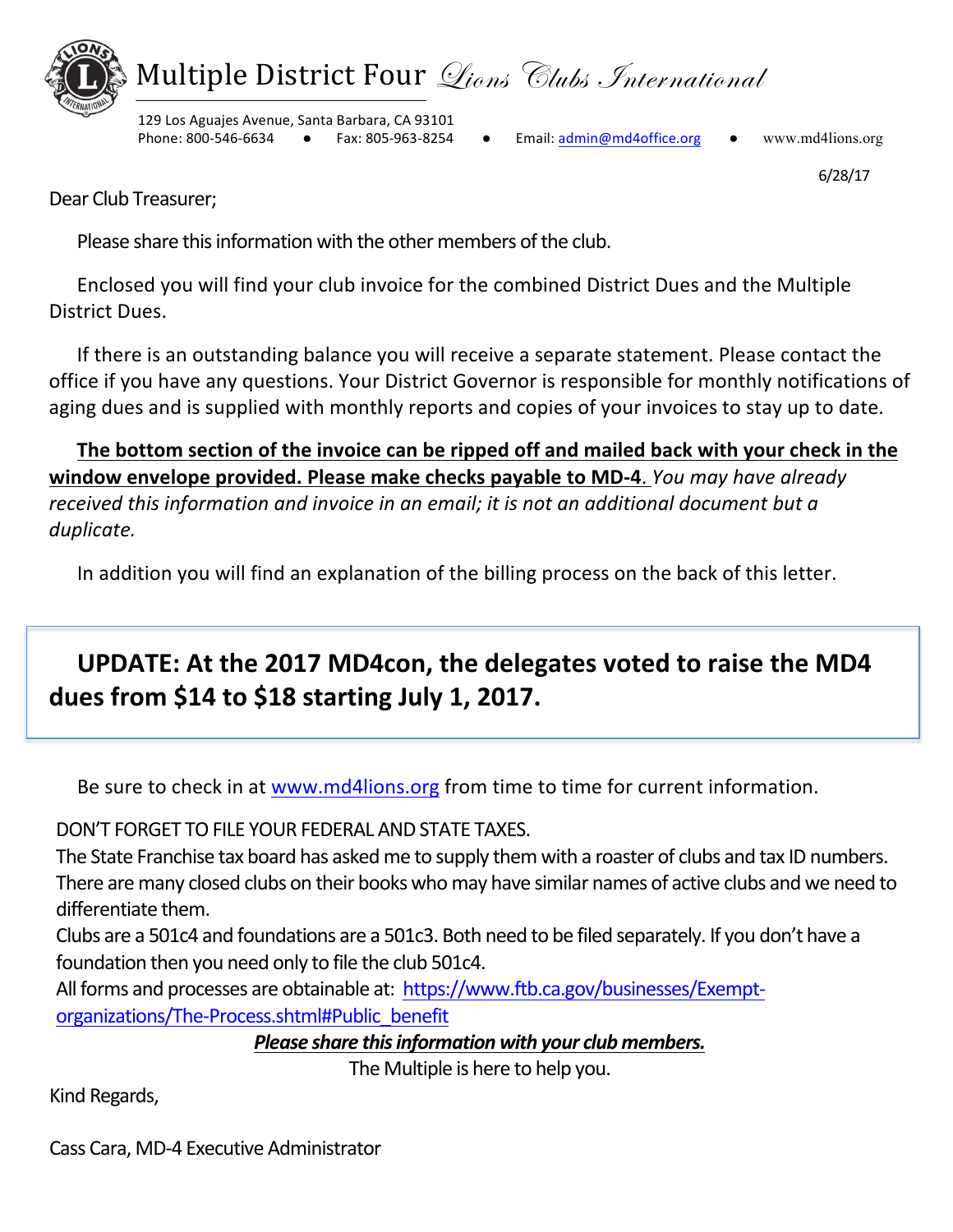# *"Information regarding MD-4 Invoice Procedure" "*

District & Multiple District Four dues invoices, for the fiscal year July 1-June 30, are sent to the clubs twice a year. The first billing period; July through December and the second January 1 through June 30. AKA "Per Capita Tax".

- **Invoice is payable upon receipt**.
- The MD-4 and District annual dues is billed twice a year in August and February.
- The MD-4 dues are \$18.00 (\$9 twice a year)  $*$
- For the District Dues \$ amount collected on behalf of the Club's District, please check your District Constitution and Bylaws.

**balance; contact the MD-4 office**. We will adjust your account as long as sufficient proof of membership from that time According to the MD-4 Constitution we must base our billing on the number of members listed on your June and December, membership reports (MMR). If you feel the number of members billed is incorrect, please do not adjust the **is obtainable. THE DUES IS NOT PRORATED BY MONTH**; it's based on the one 6 month period recorded at the beginning of the semi yearly period. Please make sure your MMR is submitted to LCI on time to avoid any issues with billing. Members dropped after June and December still need to pay and members brought in after June and December will not pay dues until the next billing cycle.

\*All classifications of membership in *Lions Clubs International* must pay Multiple District and District dues. This includes Life members and the Affiliate member as well as Family. Student dues may vary per district and are except from MD4.

The *International dues* is \$43.00.

This is separate from the enclosed invoice from Multiple District Four. MD-4 and District dues have not been raised.

#### **Semi Annual Billing Breakdown**

 $1<sup>st</sup>$  Semi Annual Lions year billing:

- Dues for the period of July  $-$  December
- This invoice is sent to the Club Treasurer Mid-August
- Based on the LCI June Monthly Membership Report
- If membership has changed and the change is reflected on the July membership report.

 $2<sup>nd</sup>$  Semi Annual year billing:

- Dues for the period of January  $-$  June
- This invoice is sent to the Club Treasurer Mid-February
- Based on the LCI December Monthly Membership Report
- If membership has changed and the change is reflected on the January membership.
- The MD4 Invoice includes Dues amounts for the District and the Multiple.
- The District portion of the funds is returned to the District Cabinet Treasurer monthly. DO NOT PAY THE DISTRICT SEPARATELY.

*Please make checks payable to MD4. Please send check to: Multiple District Four 129 Los Aguajes Avenue Santa Barbara, CA 93101-3817*

A return window envelope is supplied; the bottom section may be cut off and mailed back.

Thank you for all you do.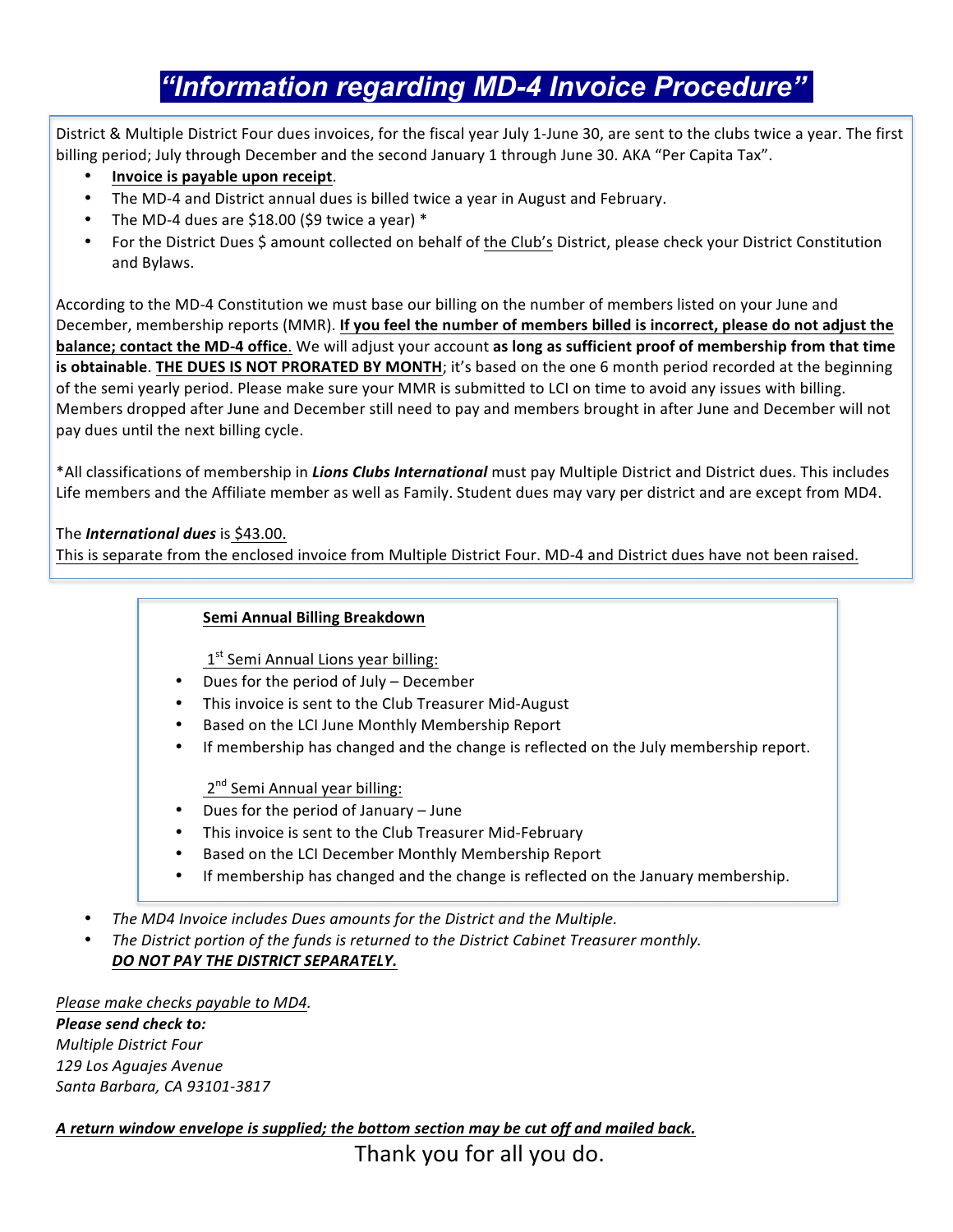| Member<br><b>Title</b> | status        | Dues Intl       | <b>Dues</b><br><b>MD</b> | Dues<br><b>Dist</b> | <b>Dues</b><br>Club | Vote             | delegate<br>sub-district,<br>md, intl | Hold<br>Office | notes                                                                                                                                                                                                           |
|------------------------|---------------|-----------------|--------------------------|---------------------|---------------------|------------------|---------------------------------------|----------------|-----------------------------------------------------------------------------------------------------------------------------------------------------------------------------------------------------------------|
| Active                 | active        | yes<br>\$43.00  | yes<br>\$18.00           | yes*                | yes                 | yes              | yes                                   | yes            |                                                                                                                                                                                                                 |
| Member at<br>Large     |               | yes<br>\$43.00  | yes<br>\$18.00           | yes*                | optional            | yes              | no                                    | no             | A member of this club who has moved<br>from the community, or because of health<br>or other legitimate reason, is unable<br>regularly to attend club meetings and<br>desires to retain membership in this club. |
| Honorary               | not<br>member | yes             | yes<br>\$18.00           | yes*                | optional            | no               | no                                    | no             | All dues paid by club.                                                                                                                                                                                          |
| Privileged             | non<br>active | yes<br>\$43.00  | yes<br>\$18.00           | yes*                | yes                 | yes              | yes                                   | no             | 15 year or more member. who, because of<br>illness, infirmities, advanced age or other<br>legitimate reason, as determined by the<br>board of directors of this club, must<br>relinquish his/her active status. |
| Life                   | active        | one time<br>650 | yes<br>\$18.00           | yes*                | optional            | yes              | yes                                   | yes            |                                                                                                                                                                                                                 |
| Associate              | active        | no              | no                       | no                  | optional            | yes in<br>person | no                                    | no             | Not reported on MMR.<br>lives or works in the community served by<br>this club<br>Holds membership in another club                                                                                              |
| Affiliate              | part-time     | yes<br>\$43.00  | yes<br>\$18.00           | yes*                | yes                 | yes              | no                                    | no             |                                                                                                                                                                                                                 |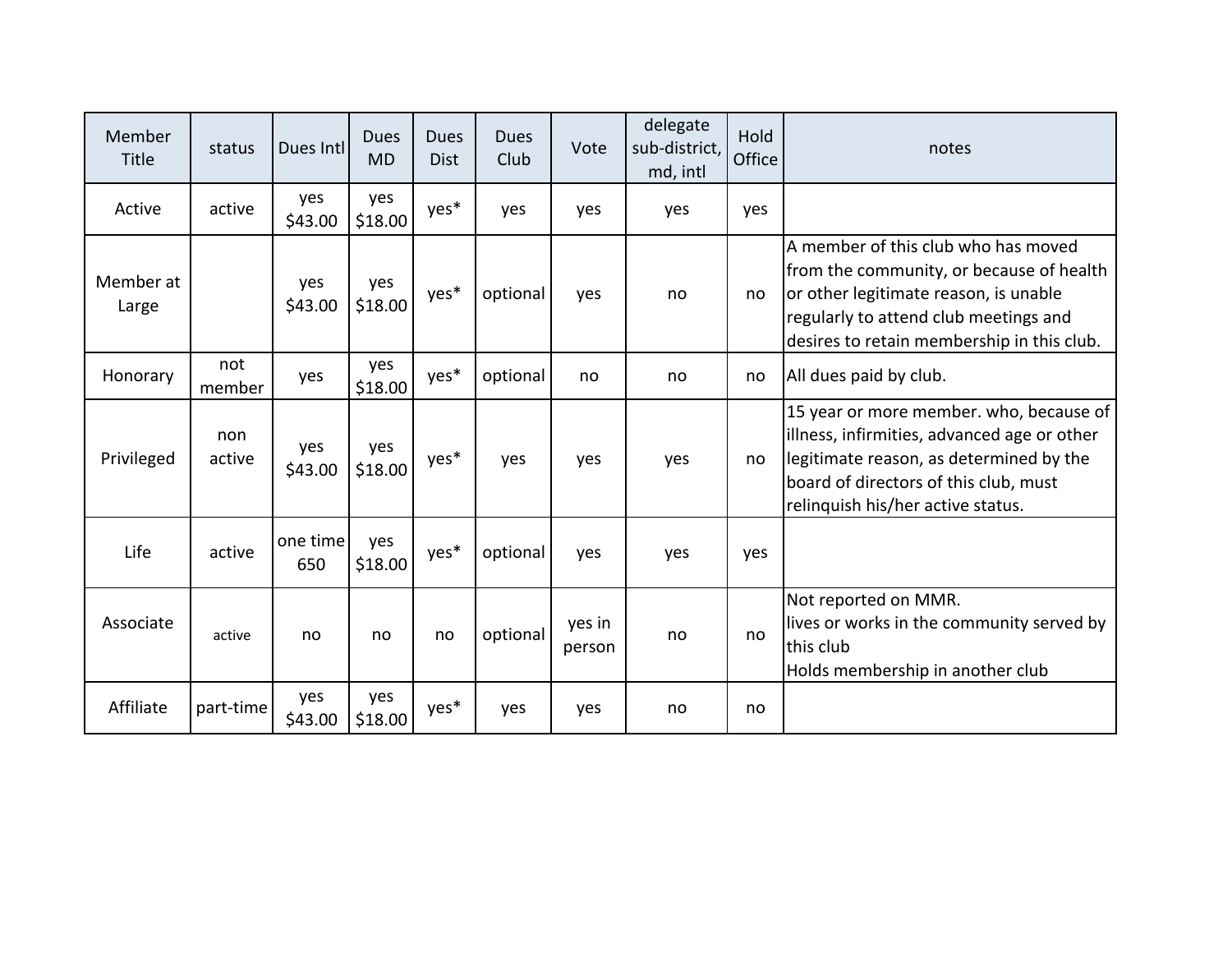### **2017-2018 PER CAPITA TAX AKA DUES fiscal year July 1-June 30**

DUES A1 Price 5.00 half year; Full \$10.00 (Students pay full) DUES A2 Price 7.50 half year; Full 15.00 (Students pay full) DUES A3 Price 5.00 half year; Full \$10.00 (Students pay full) DUES C1 Price 4.00 half year; Full \$8.00 (Students pay full) DUES C2 Price 6.00 half year; Full \$12.00 (Students pay half) DUES C3 Price 9.00 half year; Full \$18.00 (Students pay full) DUES C3 Price 7.00 half year; Full \$14.00 (Students pay full) DUES C4 Price 7.20 half year; Full \$14.40 (Students pay half) DUES C5 Price 5.50 half year; Full \$11.00 (Students pay none) DUES C6 Price 6.00 half year; Full \$12.00 (Students pay full) DUES L1 Price 7.50 half year; Full \$15.00 (Students pay full) DUES L2 Price 5.50 half year; Full \$11.00 (Students pay full) DUES L3 Price 9.00 half year; Full \$18.00 (Students pay full) DUES L4 Price 7.75 half year; Full \$15.50 (Students pay full) DUES L5 Price 8.00 half year; Full \$16.00 (Students pay full) DUES L6 Price 4.50 half year; Full \$9.00 (Students pay full)

MD-4 DUES \$9.00 half year; Full \$18.00 (Students pay none)

## All family and life members pay full dues.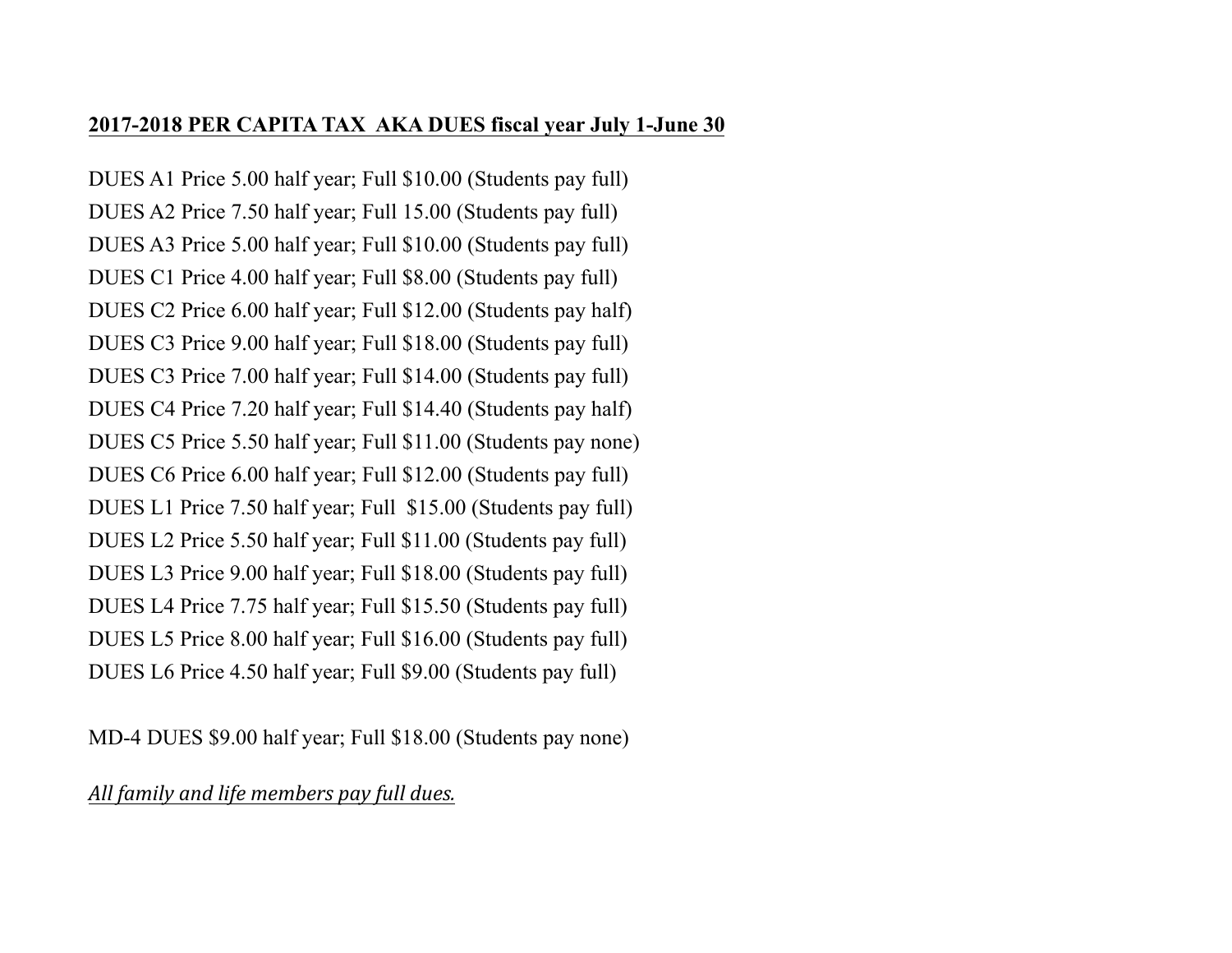#### **Membership in a Lions club shall be as follows**:

Active: A member eligibility to seek, if qualified, any office in this club, district or association and the right to vote on all matters requiring a vote of the membership; and such obligation shall include prompt payment of dues, participation in club activities and conduct reflecting a favorable image of this Lions club in the community. This membership category shall be included in the club delegate formula calculation. Member-at-Large: A member of this club who has moved from the community, or because of health or other legitimate reason, is unable regularly to attend club meetings and desires to retain membership in this club, and upon whom the board of directors of this club desires to confer this status. The status shall be reviewed each six months by the board of directors of this club. A Member-at-Large shall not be eligible to hold office or to vote in district or international meetings or conventions, but shall pay such dues as the local club may charge, which dues shall include district and international dues. This membership category shall be included in the club delegate formula calculation. Honorary: An individual, not a member of this Lions club, having performed outstanding service for the community of this Lions club, upon whom this club desires to confer special distinction. This club shall pay entrance fees and international and district dues on such a member, who may attend meetings, but shall not be entitled to any privileges of active membership. This membership category shall not be included in the club delegate formula calculation.

Privileged: A member of this club who has been a Lion fifteen or more years, who, because of illness, infirmities, advanced age or other legitimate reason, as determined by the board of directors of this club, must relinquish his/her active status. A Privileged Member shall pay such dues as the local club may charge, which dues shall include district and international dues. He/she shall have the right to vote and be entitled to all other privileges of membership except the right to hold club, district or international office. This membership category shall be included in the club delegate formula calculation.

Life Member: Any member of this club who has maintained Active membership as a Lion for 20 or more years and has rendered outstanding service to this club, his/her community, or this association; or any member who is critically ill; or any member of this club who has maintained such active membership for 15 or more years and is at least 70 years of age; may be granted Life Membership in this club upon:

(1) recommendation of this club to the association,

(2) payment to the association of \$650.00, or its equivalent in the respective national currency, by this club in lieu of all future dues to the association, and Nothing herein shall prevent this club from charging a Life Member such dues as it shall deem proper.

A Life Member shall have all privileges of active membership so long as he/she fulfills all obligations thereof.

A Life Member who desires to relocate and receives an invitation to join another Lions club shall automatically become a Life Member of said club.

Former Lioness members, who are now Active members of their Lions club or who become Active members of a Lions club on or before June 30, 2007, may apply all of their prior Lioness service toward Life membership eligibility. Lioness members who become Active members of a Lions club after June 30, 2007, will not be eligible for Lioness service credit for the purposes of Life membership eligibility. This membership category shall be included in the club delegate formula calculation.